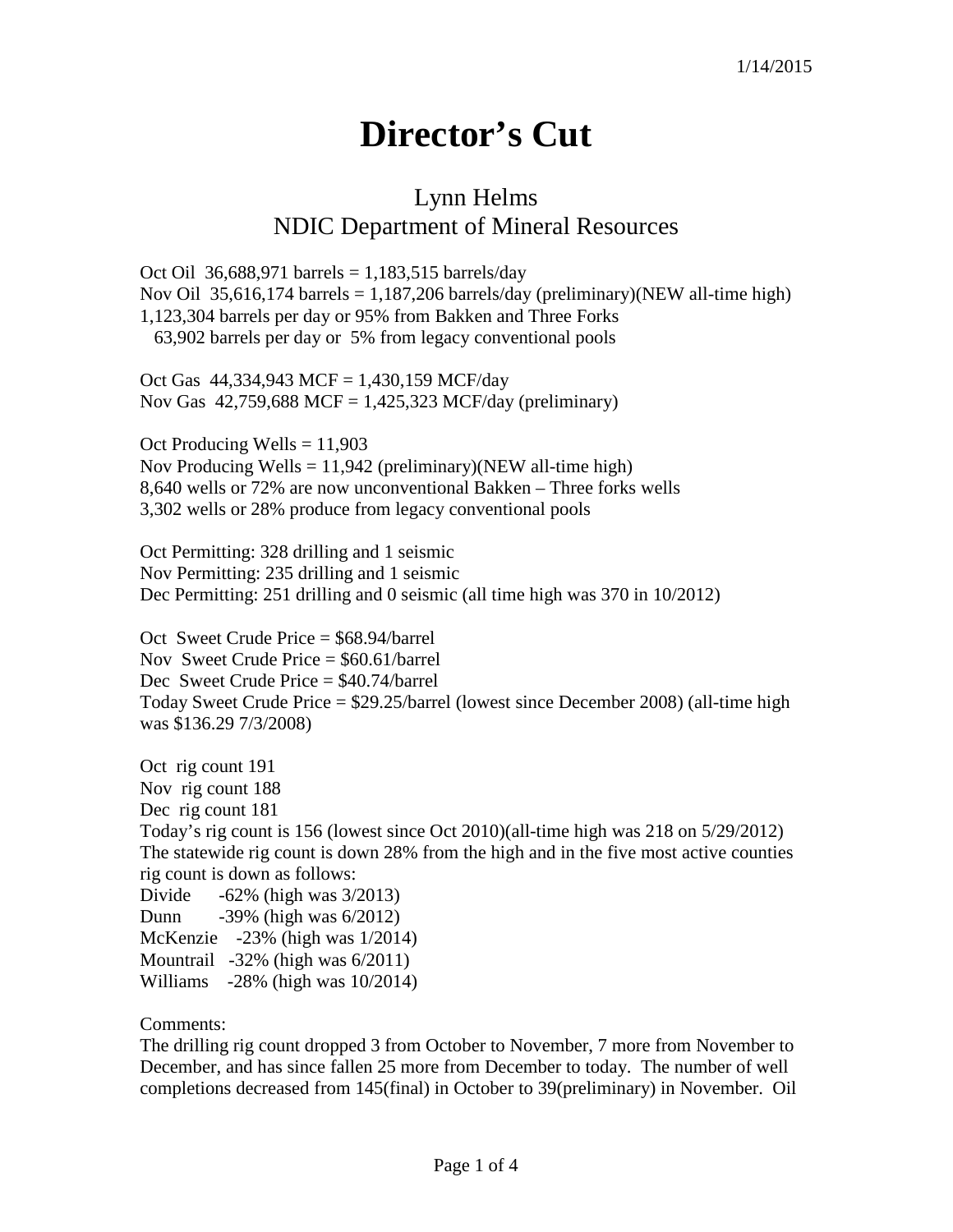price is by far the biggest driver behind the slow-down. Operators report postponing completion work to avoid high initial oil production at very low prices and achieve NDIC gas capture goals. There were no major precipitation events, but there were 11 days with wind speeds in excess of 35 mph (too high for completion work) and 7 days with temperatures below -10F.

Over 95% of drilling still targets the Bakken and Three Forks formations.

The drillers far outpaced completion crews in November. At the end of November there were about 775 wells waiting on completion services, an increase of 125.

Crude oil take away capacity is expected to remain adequate as long as rail deliveries to coastal refineries keep growing.

Rig count in the Williston Basin is falling rapidly. Utilization rate for rigs capable of 20,000+ feet is currently about 80%, and for shallow well rigs (7,000 feet or less) about 50%.

Drilling permit activity peaked in October as operators finished their summer programs and planned locations for this winter.

The number of rigs actively drilling on federal surface in the Dakota Prairie Grasslands is down from 3 to 0.

Activity on the Fort Berthold Reservation is as follows 22 drilling rigs (11 on fee lands and 11 on trust lands) 370,165 barrels of oil per day  $(144,127$  from trust lands  $\&$  226,038 from fee lands) 1,376 active wells (1,059 on trust lands & 317 on fee lands) 190 wells waiting on completion 338 approved drilling permits (290 on trust lands & 48 on fee lands) 1,992 additional potential future wells (1,209 on trust lands & 783 on fee lands)

Seismic activity is in the mid-winter slow down with 5 surveys active/recording, 0 remediating, 0 suspended, and 0 permitted. There are now 4 buried micro-seismic arrays in North Dakota for monitoring and optimizing hydraulic fracturing.

North Dakota leasing activity is very low, consisting mostly of renewals and top leases in the Bakken - Three Forks area.

US natural gas storage is now 2% below the five-year average indicating weak prices in the future. North Dakota shallow gas exploration could be economic at future gas prices. As you are aware the exploration well in Emmons County is no longer on confidential status as of 12/23/14. The well has not been completed yet, but appears to contain 2 pay sections totaling about 80 feet thick with very good gas shows.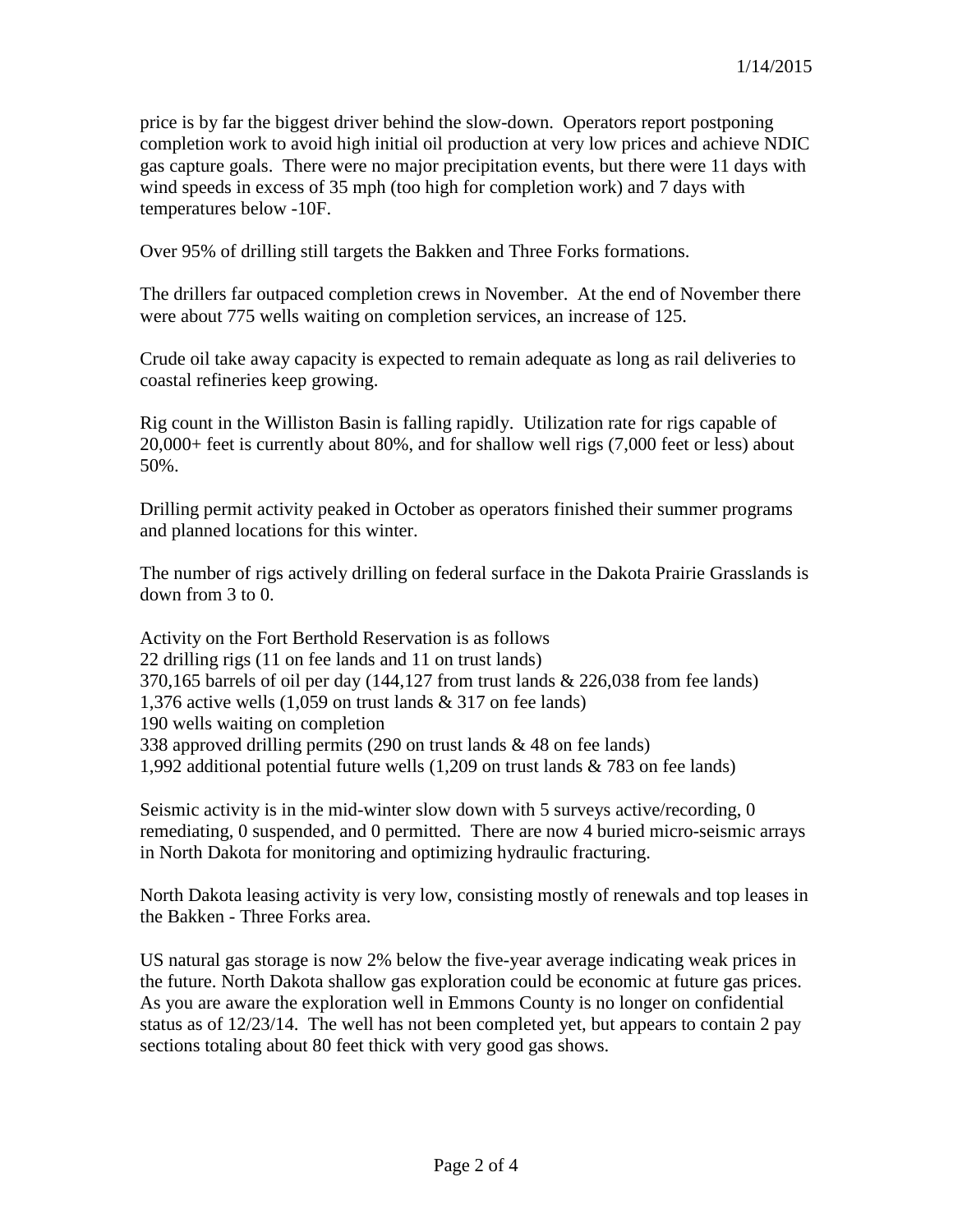The price of natural gas delivered to Northern Border at Watford City is down \$0.28 to \$2.70/MCF. This results in a current oil to gas price ratio of 11 to 1. The percentage of gas flared rose to 25%. The Tioga gas plant remained below 70% of full capacity due to delayed expansion of gas gathering from south of Lake Sakakawea. The October capture percentage was 75% with the daily volume of gas flared from October to November increasing 36.5 MMCFD. The historical high flared percent was 36% in 09/2011. Gas capture statistics are as follows: Statewide 75% Statewide Bakken 75% Non-FBIR Bakken 75% FBIR Bakken 74% October 2014 capture target =74% January 2015 capture target =77%

BLM revised final regulations for hydraulic fracturing on federal and Indian lands were sent to the White House Office of Management and Budget for interagency review on Nov 26 and Department of Interior continues to be committed to their goal of issuing a final rule soon. After initial publication in 2012, BLM received over 177,000 comments and withdrew the rule. A new proposed rule was published in the federal register on 5/24/2013 and the comment period ended 8/23/2013. This time BLM received over 1.2 million comments. Thanks to all who provided comments in support of a "states first" policy.

BLM has started the process of new venting and flaring regulations with input sessions in Denver, Albuquerque, Dickinson, and Washington, DC.

EPA published an advanced notice of proposed rule-making to seek comment on the information that should be reported or disclosed for hydraulic fracturing chemical substances and mixtures and the mechanism for obtaining this information. The proposed rule-making is in response to a petition from Earthjustice and 114 other groups who are opposed to the use of the GWPC-IOGCC FracFocus website process of chemical disclosure and any type of trade secret protection for hydraulic fracturing fluid mixtures. These groups are requesting EPA regulation of chemical disclosure under the federal Toxic Substances Control Act. Thanks to all who provided comments in support of a "states first" policy.

The comment period for the EPA and USACOE proposed rule redefining "Waters of the United States" ended 11/14/14.

The Obama administration officials this morning announced a plan under which the oil and gas industry would have to cut methane emissions by 40 to 45 percent below 2012 levels by 2025. U.S. EPA will issue new regulations this summer under the Clean Air Act, and a final rule would be in place in 2016. EPA's rulemaking will be done under Section 111(b) of the Clean Air Act, which allows regulation of new sources along the oil and gas supply chain. So the new regulations would apply to new and modified pieces of equipment only and would leave older pieces of equipment unregulated. In North Dakota